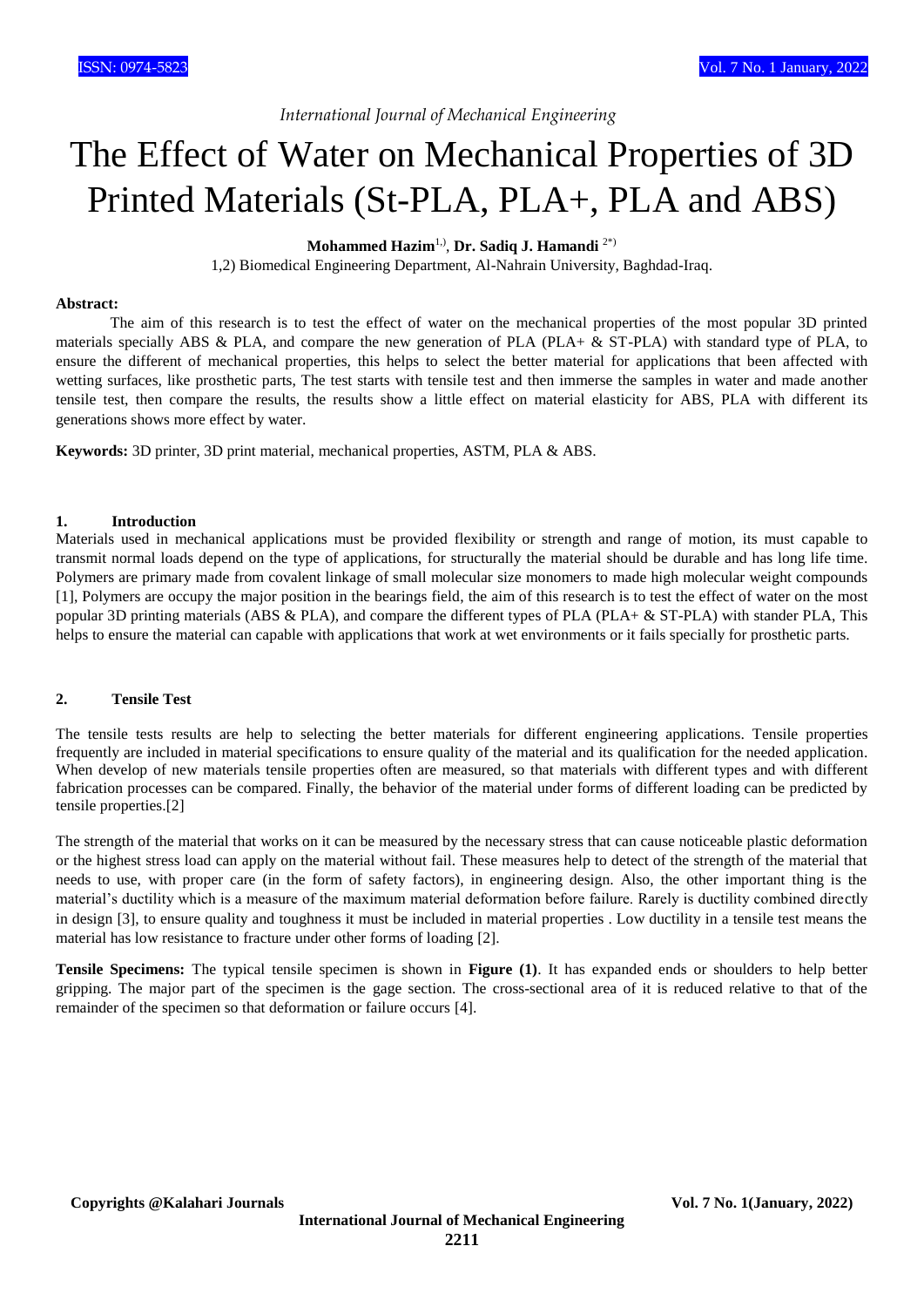

**Figure (1)** ASTM D638 Tensile Test Specimen

### **3. Procedure**

The procedure started with 3D modeling based on ASTM D638 with AutoCAD, then the final model was exported as STL file, the second step was adding the exported file at slicer software, the Repetier-Host was used for slice the model and prepare it for 3D print as shown in **Figure (2).**



**Figure (2)** Repetier-Host slicing software

The final file was sent to 3D printer for printing, the model was printed as a solid without any internal grid, it was used layer precision at 0.2mm and nozzle temperature at 225ºC for (PLA, PLA+ and ST-PLA) and 235ºC for ABS.

The final results were three samples of every materials for every test, this helped to take an average result for every material to ensure the accuracy.

The device model that used for the test was **Testometric M500** [5] as shown in **Figure (3).**



**Figure (3)** Testometric M500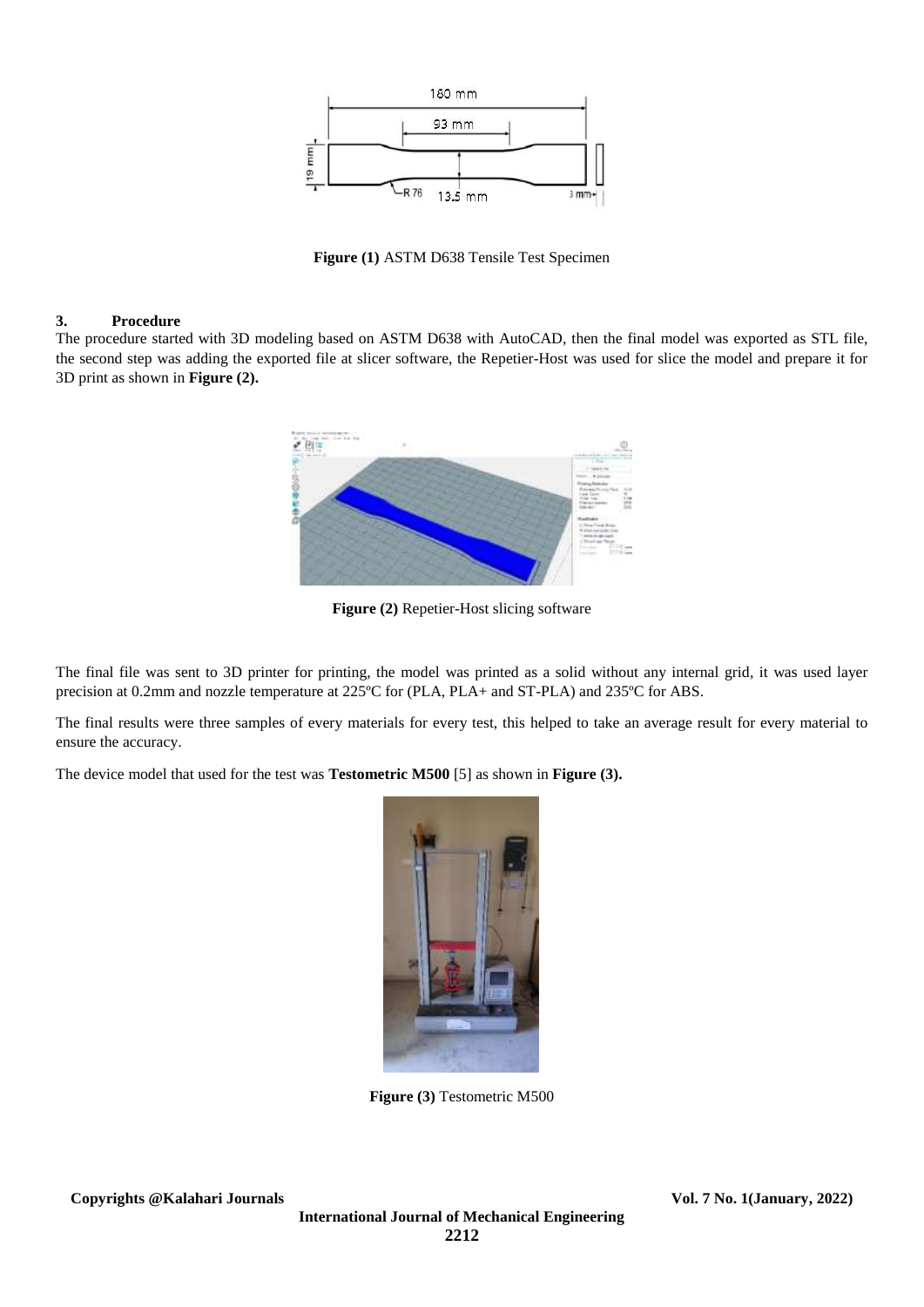The final result from the device is row data on a note file then all data transformed to excel sheet, the calculations were made in excel file as shown in **Figure (4-a)**, the raw data that enter in to the excel file have not equal numbers of row that cause discard some data when take an average for calculated result, the solution for this problem is by using interpolation technique by **Origin** software as shown in **Figure (4-b)**, it simply draws the curve from entered data then resampling the curve as number of data that needed, then transferred the interpolated data to excel file to complete the calculations, then the final curves was drawn.



**Figure (4-a)** Excel sheet

| ×      |                      | <b>COLLEGE</b>                                                          |   |
|--------|----------------------|-------------------------------------------------------------------------|---|
|        |                      |                                                                         |   |
|        |                      | $-0.001$<br>÷<br>-<br>œ<br>世                                            |   |
|        |                      | Ï<br>-<br>m                                                             |   |
| u      |                      | 嶉<br>÷                                                                  | š |
|        | ١                    | <b>MERGHER</b><br>sults.<br>$\sim$<br>$1 - 10$                          | ÷ |
|        | U.S<br>٠<br>×<br>TO. | m<br>т<br>æ<br>彻                                                        |   |
| ۰<br>× |                      | 當<br>40<br>œ                                                            |   |
| ш      |                      | <b>Light</b><br><b>Sand</b><br>-221<br>$-144$<br>uz<br><b>DEA</b><br>œ₿ |   |

**Figure (4-b)** Origin software

The second test was the water effect, it starts by 3D printing the same samples and taking the weight for all of them, then immersing the samples in water as shown in **Figure (5)** for every 24 hours. The samples were removed from water and reweighted as shown at **Figure (6)**.



**Figure (5)** Samples at water



**Figure (6)** Electronic Balance

The weight of samples slightly increases because of absorbing of water, this process remains till day six so that the weight remain constant. The tests continue for eighteen days then stops.

**Copyrights @Kalahari Journals Vol. 7 No. 1(January, 2022)**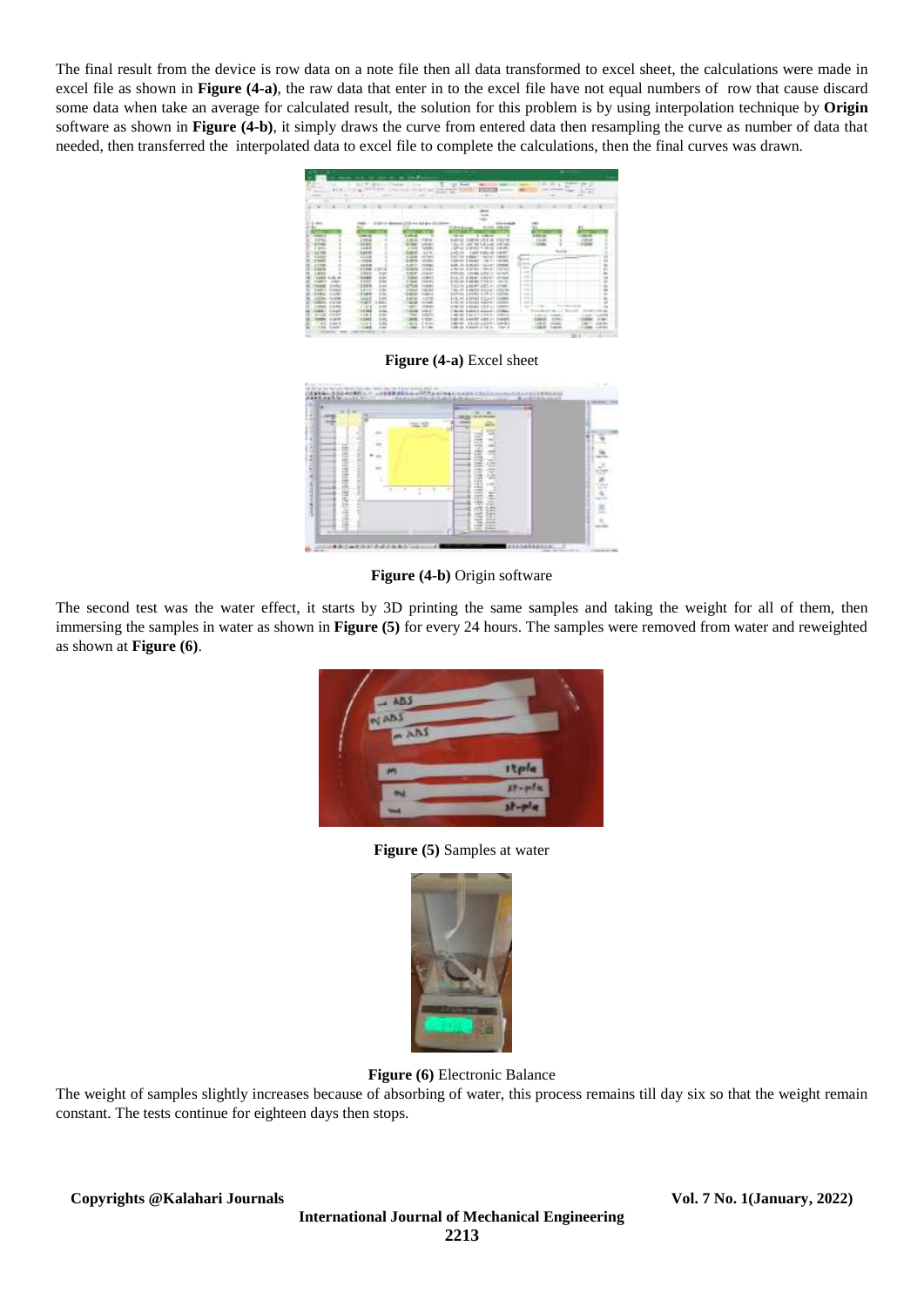The second prosses is to drying the samples by adding them in side oven with temperature less than 60ºC because PLA become ductile at this temperature, the temperature fixed at 40ºC, the lab oven was used for drying prosses shown at **Figure (7).**



**Figure (7)** Lab Oven (Binder)

Then the sample reweighted. The cycle of drying and reweight prosses were repeated till the weights of samples return to the same weight before poring them at water. Finally, the tensile test was made to ensure if any mechanical changes was happened, and the result shown in **Table (1)**.

|                |            | <b>rative</b> (1). Weight of samples in the water $(g)$ |         |               |
|----------------|------------|---------------------------------------------------------|---------|---------------|
| Days           | <b>ABS</b> | <b>PLA</b>                                              | $PLA+$  | <b>ST-PLA</b> |
| 0              | 9.4536     | 11.5432                                                 | 11.3752 | 11.4327       |
| 1              | 9.6944     | 11.6538                                                 | 11.4021 | 11.5323       |
| $\overline{2}$ | 9.6959     | 11.6840                                                 | 11.4327 | 11.5532       |
| 3              | 9.6543     | 11.7018                                                 | 11.4895 | 11.4680       |
| 5              | 9.6833     | 11.7112                                                 | 11.5020 | 11.5258       |
| 6              | 9.6884     | 11.7182                                                 | 11.5163 | 11.6028       |
| 7              | 9.6995     | 11.7180                                                 | 11.5276 | 11.6070       |
| 9              | 9.7250     | 11.7187                                                 | 11.5170 | 11.6158       |
| 11             | 9.8001     | 11.7215                                                 | 11.5358 | 11.6201       |
| 12             | 9.8402     | 11.7280                                                 | 11.3397 | 11.6222       |
| 13             | 9.8604     | 11.7275                                                 | 11.3378 | 11.6218       |
| 15             | 9.8600     | 11.7285                                                 | 11.3365 | 11.6221       |
| 18             | 9.8602     | 11.7281                                                 | 11.5370 | 11.6220       |

**Table (1):** Weight of samples in the water **(g)**

#### **4. Results & Discussions**

The tensile tests for (ABS, PLA, PLA+ and ST-PLA) materials show the force peak for ST-PLA around 2470N and for PLA+ is 1470N and for stander PLA is 1622N and for the last ABS is 1769N, the tensile curve for every material was shown in **Figure (8)**



**Figure (8-a):** ST-PLA Tensile

**Copyrights @Kalahari Journals Vol. 7 No. 1(January, 2022)**

**International Journal of Mechanical Engineering 2214**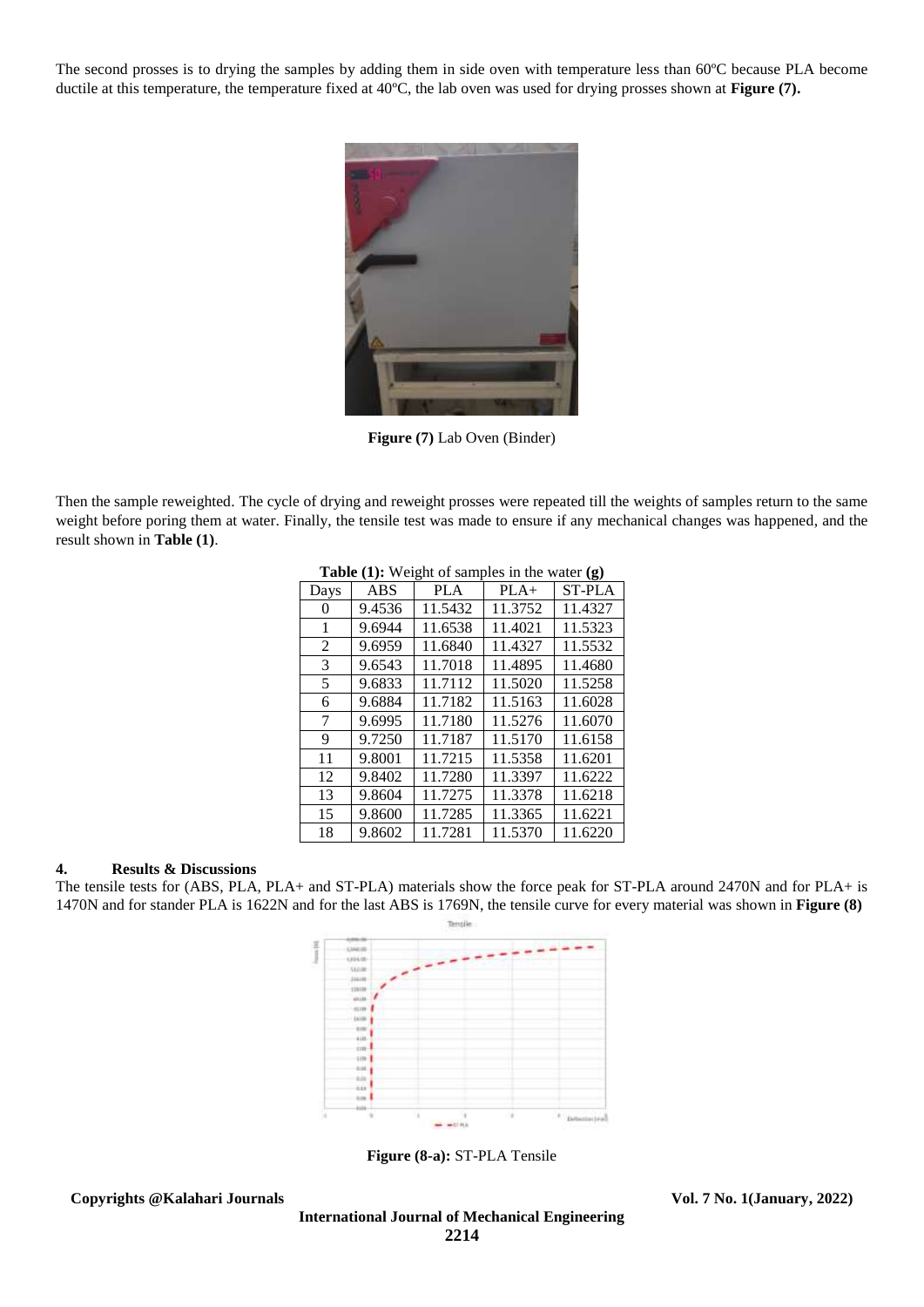

As shown from **Figure (8),** every material has different ultimate tensile strength but the ST-PLA has the highest one, the final comparison curve is shown in **Figure (9)** for all materials, the material has close article behavior at elastic region that why the curves is overlaps but the significant results were shown in **Table (2).**



The results of the wetting tests show that the ST-PLA ultimate tensile strength of deflection was dropped, but all the declaration appear at the plastic region deflection. They decrease around 25%. After six day it becomes stable to the end of the test time at 18 days as shown in **Figure (10)**, but in the elastic region there is no noticeable effect.

For other type of PLA, it shows 31% drop for deflection at plastic region, and for PLA+ the drop is around 21%. At the elastic region there is no noticeable effect for deflection or tensile strength, the result is shown in **Table (2)**.

**Copyrights @Kalahari Journals Vol. 7 No. 1(January, 2022)**

**International Journal of Mechanical Engineering 2215**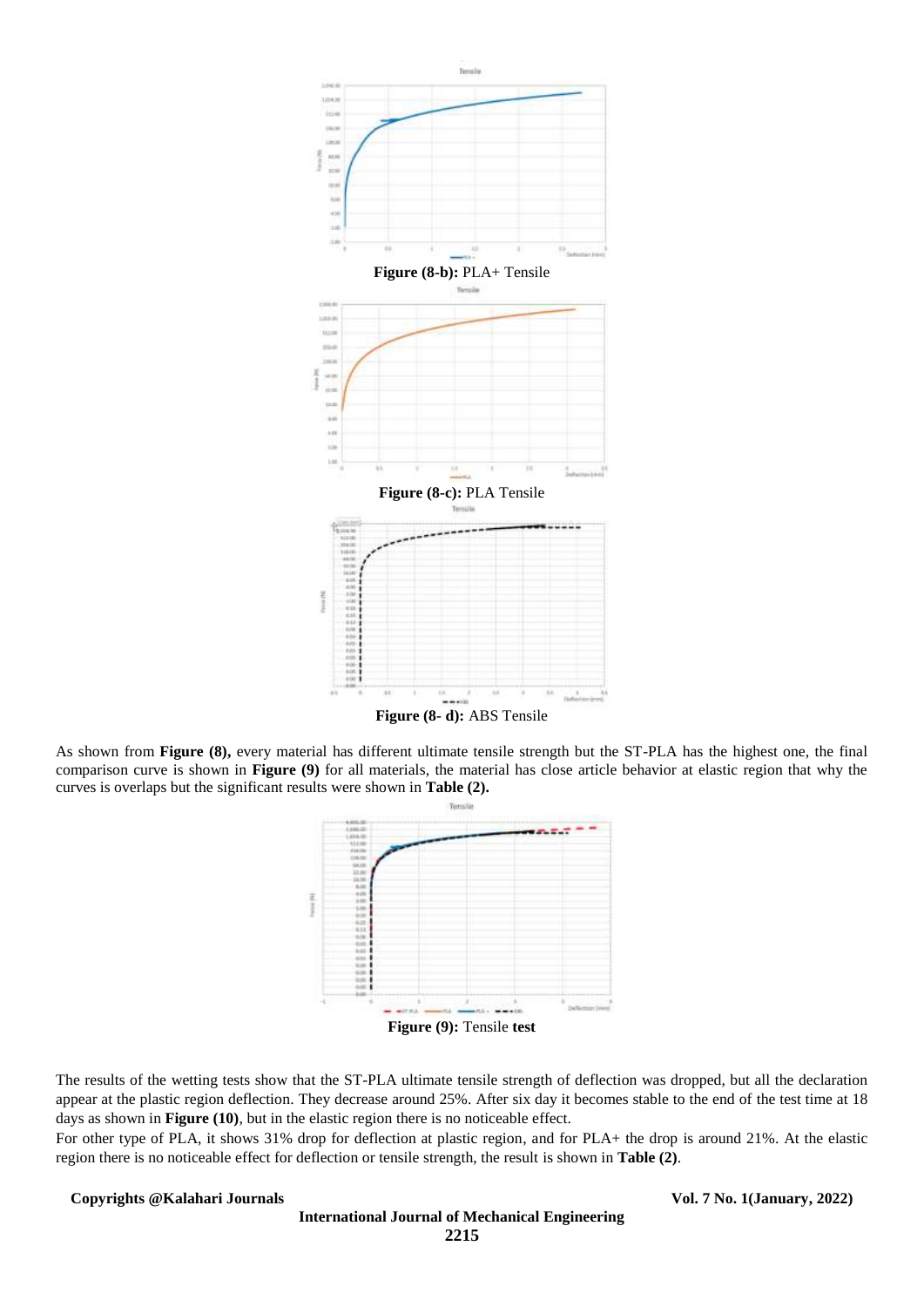

**Figure (10):** ST-PLA VS ST-PLA wet

|                   |                | Deflection (mm)          |                     |                      |                               |                        |
|-------------------|----------------|--------------------------|---------------------|----------------------|-------------------------------|------------------------|
| Materials         | Yield strength | wetting<br><b>Before</b> | $1$ -day<br>wetting | $6 - day$<br>wetting | - days<br>wetting<br>$\equiv$ | $18 - days$<br>wetting |
| <b>ABS</b>        | 1527           | 4.21                     | 5.65                | 4.78                 | 4.85                          | 4.91                   |
| ST-<br><b>PLA</b> | 2086           | 4.72                     | 4.47                | 3.53                 | 3.51                          | 3.51                   |
| $PLA+$            | 1676           | 2.72                     | 2.71                | 2.54                 | 2.12                          | 2.15                   |
| <b>PLA</b>        | 2091           | 3.1                      | 2.95                | 2.22                 | 2.09                          | 2.12                   |

|  |  | Table (2): Results of tensile tests |
|--|--|-------------------------------------|
|--|--|-------------------------------------|

The same test was made on ABS as shown in **Figure (11)**, the results show no stable effect by the water, this because ABS is not a biodegradable material [6] and at the first time the elasticity has little increase then drop, but the change is very little in the plastic region.



The final results shown that ABS has not a big effected by water, that's mean it is suitable for application that works in wet environment, with notice that the ABS is toxicity [6]. Spatially due printing and the complexity of printing, all types of PLA can be used. For applications that need a material has higher yield strength, PLA or ST-PLA are very good choices. There is no matter

**Copyrights @Kalahari Journals Vol. 7 No. 1(January, 2022)**